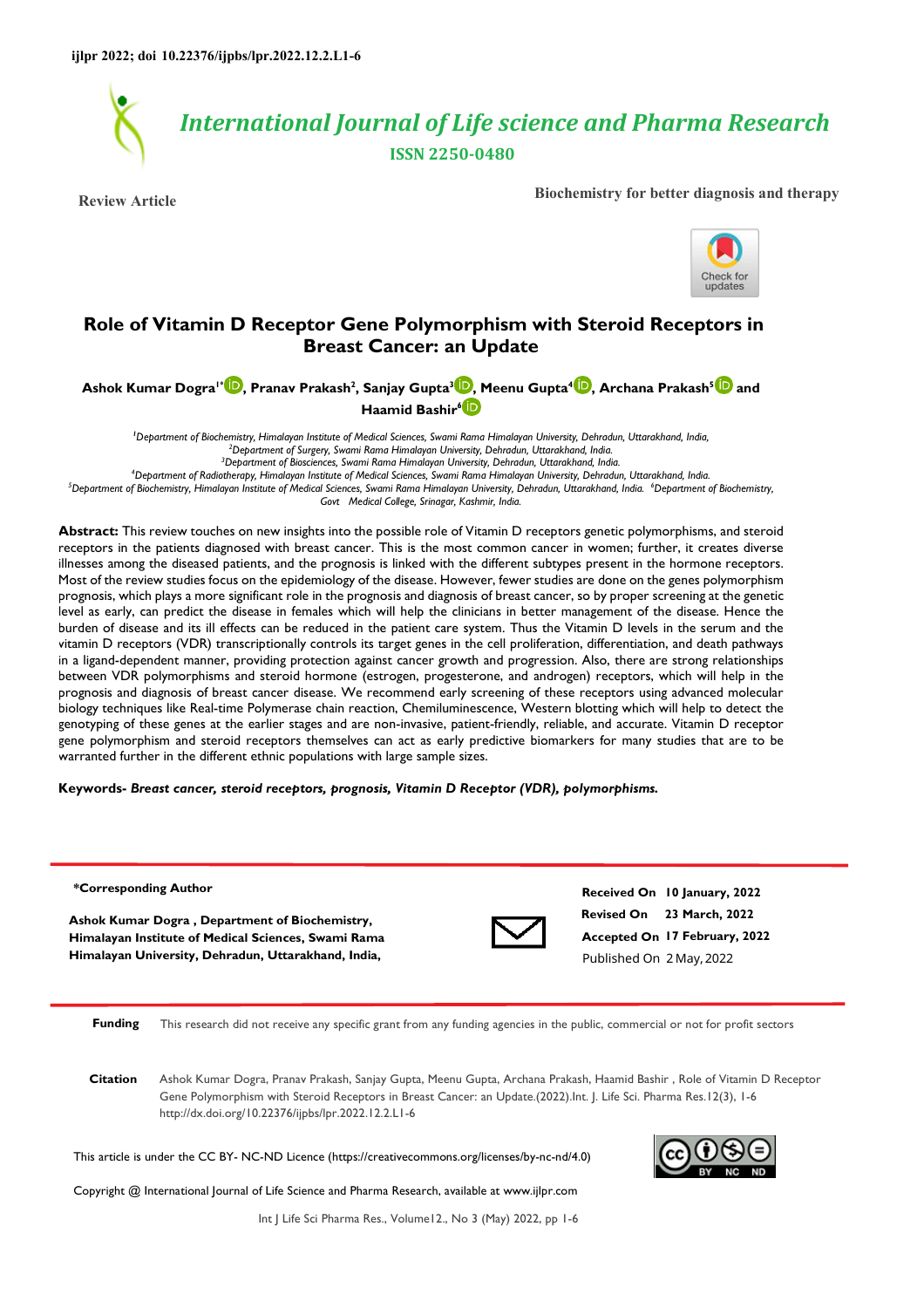### **1. INTRODUCTION**

Breast cancer is the most frequent cancer in women, accounting for more than one out of every ten new cancer diagnoses each year. It is also the second most common cancer among females <sup>1,2</sup>. Despite remarkable advancements in cancer therapy, the heterogeneity of breast cancer and the development of anticancer drug resistance remain key hurdles for effective treatment <sup>3.</sup> The majority of breast cancers are caused by the uncontrolled multiplication of epithelial cells in the mammary gland's ducts and lobules <sup>4</sup>. Having a first-degree relative with the disease, extremely thick breasts, past benign breast biopsy results, being on oral contraceptives, and having the first child at 30 years or older are all risk factors for breast cancer<sup>5</sup>. Furthermore, modifiable risk factors such as alcohol consumption and a high-fat diet contribute to the disease incidence <sup>6</sup>. The vitamin D receptor (VDR) is a mediator for the cellular effects of vitamin D and interacts with other cell signalling pathways that influences the cancer development. The biologically most active form of vitamin D is 1,25(OH)2D, which mainly exerts its anti-proliferative effects by binding to the vitamin D receptor (VDR) and acting in the complex as a transcriptional factor for a variety of genes, including those involved in cell differentiation and cell growth<sup>7,8</sup>. Higher vitamin D levels are thought to protect against a variety of malignancies, including breast cancer, through genomic effects controlled by the vitamin D receptor (VDR)<sup>9</sup>. There is mounting evidence that vitamin D is linked to a lower risk of breast cancer<sup>10</sup>. Apart from calcium homeostasis, vitamin D and its receptor (VDR) promote cell differentiation and suppress the proliferation of cells that have cancer-preventive capabilities<sup>11</sup>. The human VDR gene, which is located on chromosome 12q13-14, has about 470 single-nucleotide polymorphisms (SNPs). Fok1 (rs2228570), Bsm1 (rs1544410), Poly A (rs17878969), Apa1 (rs7975232), and Taq1 ( $rs7975232$ ) are the most investigated SNPs<sup>12</sup>. Breast cancer risk is controlled by the prognosis of VDR gene polymorphism and steroid receptor status <sup>13,14</sup>. The polymorphism of the vitamin D receptor (VDR) is based on single nucleotide polymorphisms that might interfere with the activity of vitamin D which affects the prognosis of tumor <sup>15</sup>. This review touches on the role of Vitamin D receptor gene polymorphisms and steroid receptors status in prognosis and diagnosis of breast cancer as early biomarkers that can help clinicians to manage the disease better. Previously, many literature reviews on breast cancers touched on the epidemiology and prevalence, but no such study has been directly found which has been done on the plausible role of vitamin D receptor gene polymorphisms and on the steroid receptors status, if any are less and being done on single genes. For that, a comprehensive literature review has been done systematically to assemble all the latest material in all ethnic populations and prepare the same for the better management and prognosis of the disease. The aim and objective of this review are to offer a complete assessment of the role of VDR polymorphism and steroid receptor status in terms of modifying impacts on breast cancer risk, severity, progression rate, and disease prognosis, which will help the clinicians in improving the health index of patients.

### **2. METHODOLOGY**

Using the National Library of Medicine's (NLM) PubMed, Medline and Scopus database search of previous years, we conducted an updated comprehensive evaluation of published research. Keywords including 'VDR gene polymorphisms,' 'Steroid receptors status,' and 'breast cancer' were utilized in the search. Articles on the role of VDR gene polymorphisms and steroid receptor status in relation to breast cancer risk and incidence were included in our analysis. Animal studies and research on breast cancer in men or teenagers were omitted from our investigation. The quality of the evidence for each part of the statement was rated as high (randomised controlled trial (RCT) evidence – level 1), moderate (intervention short of RCT or large observational studies – level 2), or low (case series, case reports, expert opinion – level 3). The clinical significance and weight of opinion favouring each statement were used to determine whether it was strong  $(S - recommandation)$  or weak  $(W - suggestion)$ . Strong suggestions are clinically relevant best practices that will be applied to the majority of patients in the majority of circumstances. In contrast, weak statements should be examined by the clinician and will be applicable best practices only to specific patients or in certain circumstances.

#### *3. Vitamin D receptors and breast cancer prognosis*

Vitamin D interact with VDR in the breast epithelium in the same cell or in nearby cells in order to keep the cell differentiated and quiescent <sup>16</sup>. By studying case-control samples from breast cancer samples, Hemida et al., showed that the expression of VDR in breast cancer tissues was elevated, and an association exists with the expression of estrogen receptor alpha<sup>17</sup>. Heublein et al., and Huss et al., conducted retrospective studies which indicated that low VDR expression is a poor prognostic indicator for breast cancer $18,19$ . Currently, the number of tumor node metastasis (TNM) is the most significant factor in determining how breast cancer patients will respond to treatment. However, individual differences reduces the accuracy of prediction. It is therefore imperative that breast cancer patients have a reliable biological indicator that can help predict their prognosis  $^{20}$ . Despite the fact that vitamin D levels and VDR expression are associated with breast cancer prognosis  $2^{1,22}$ , it seems that the expression of VDR is more reliable for considering the prognosis of breast cancer since vitamin D levels changes that are highly dependent on dietary exposure to sunlight. Furthermore, VDR protein expression has prognostic significance, but it has also been reported that expression of VDR mRNA has prognostic value in breast cancer <sup>23,24</sup>. Further studies are needed to elucidate the roles of expression and polymorphism of VDR mRNA in breast cancer.

#### *4. Steroid receptor status concerning Breast cancer*

Estrogen, Progesterone, and Androgen receptors (ER, PR, and AR), like VDR, are members of the nuclear receptor superfamily <sup>25</sup>.

#### *4.1 Estrogen Receptor*

The estrogen Receptor (ER) is widely acknowledged as a significant predictor of the start of breast cancer in women. According to a survey done by the Department of Surgical Oncology and the Division of Molecular Medicine in India, 50.8 percent of patients were found to be ER-negative, whereas 49.2 percent were found to be ER-positive  $26$ . Surveillance, Epidemiology, and End Results (SEER) studies, on the other hand, showed that ER is negative in more than double the proportion of patients with breast cancer. It was discovered that 50.8 percent of breast cancer patients had negative ER, compared to 23.4 percent who had positive ER. The SEER reports also revealed that 24.8 percent of patients had Triple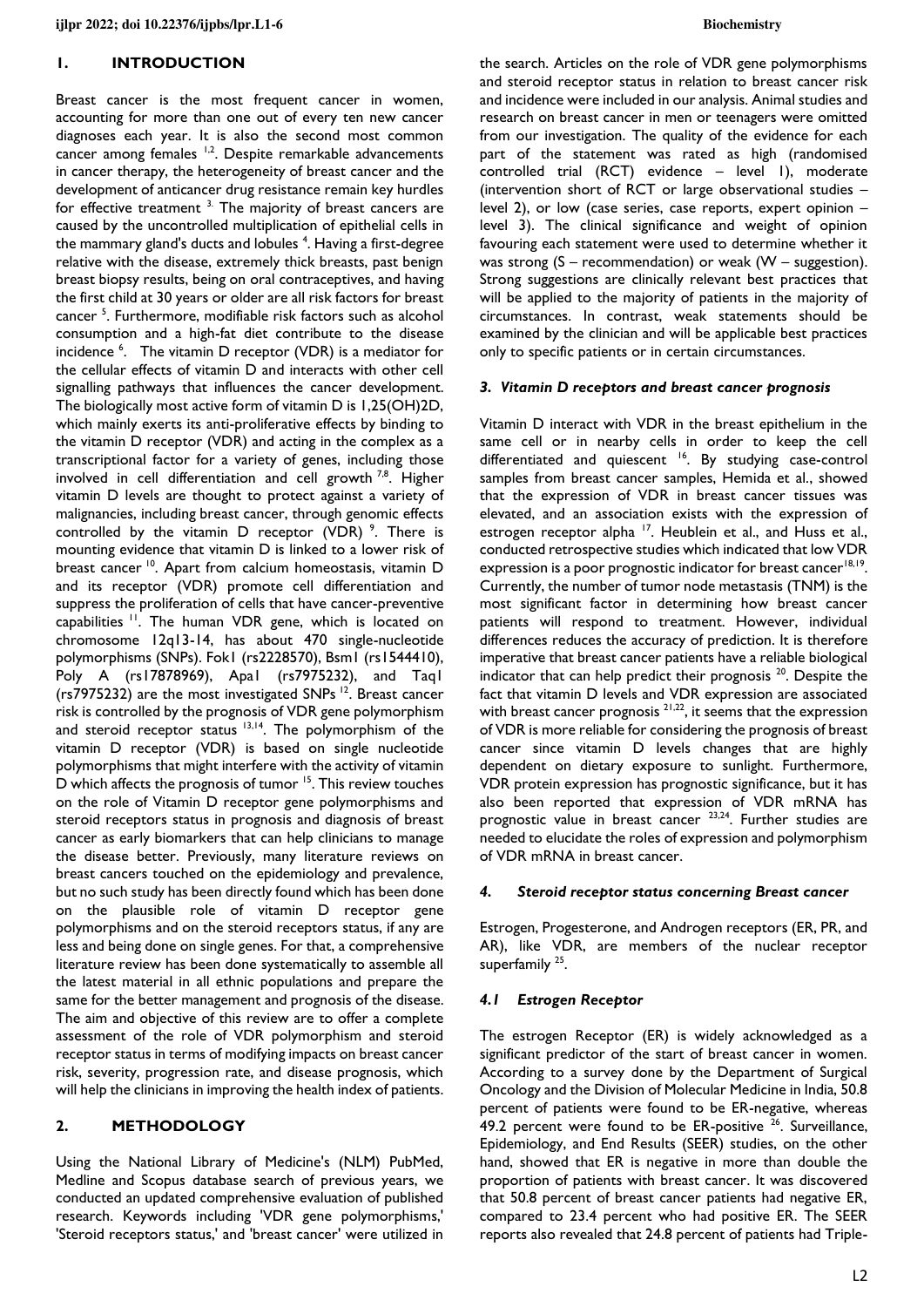negative (TPN) tumors, compared to 15 percent of patients with TPN tumors, and that 76.4 percent of patients had a median age of 53 years. The study found that ER-negative increased among young women, with 63.5 percent of those under 50 years old, and dropped as women's ages grew  $27$ . In the primary tumor stage, ER staining was found in 74.2 percent of Whites, 13.7 percent of Blacks, 8.5 percent of Hispanics, 3.0 percent of Asians, and 0.6 percent of Others, respectively. It was discovered that patients with ER-positive rates ranging from 1% to 9% are more likely to get chemotherapy than patients with ER-positive rates greater than 10% who are treated with endocrine treatment. The presence of a positive estrogen receptor in women indicates an increased risk of breast and ovarian cancer. As a result, positive estrogen receptor cells boost surrounding cell proliferation, release paracrine hormones, and promote epithelial cell development<sup>28</sup>. Negative ER cells, on the other hand, aid mammary gland growth and restore the proliferation process. Positive estrogen receptor cells are identified in 20% of sporadic breast cancer cases, while negative estrogen receptor cells are seen in 70% to 80% of instances. When the size of the tumor grows large enough to reduce the estrogen effect on the patients, the ER-positive cells undergo metamorphosis and eventually perish. As a result, the negative estrogen receptor cell, like the positive estrogen receptor cell, undergoes neoplastic change as it grows older. As the tumor increases in size, positive estrogen receptors become differentiated, while negative estrogen receptors become stimulated by mitogenic signaling<sup>29</sup>.

## *4.2 Progesterone Receptor*

Progesterone receptors are members of the nuclear subfamily 3 (NR3C3) and belong to the protein group C. Positive progesterone receptors are malignant cells in the breast that are extremely sensitive to progesterone and have receptors that help hormones proliferate. Hormone therapy is used to inhibit estrogen receptors in those who have positive progesterone receptor cancer. Patients with negative progesterone receptor cancer, on the other hand, are not suggested to receive hormone therapy because it was ineffective for them 30. When looking at the positive and bad aspects of progesterone receptors in India, it was discovered that they were present in 49.8% of patients suffering from breast cancer. There are 204 cases of lobular carcinoma and 50 cases of invasive lobular carcinoma. Invasive ductal carcinoma was found in 817 Indian women, and breast cancer was found in 16 of every 1087 Indian women. The Indians had a more significant percentage of progesterone receptors, which exhibited negative breast cancer proportions <sup>31</sup>. According to a survey conducted by the National Institutes of Health in the United States, 67.2 percent of women with breast cancer in the United States have positive progesterone receptors as well as positive estrogen receptors, while 19.0 percent of women with breast cancer have negative progesterone receptors and negative estrogen receptors. It was also shown that 12.2 percent of breast cancer patients had negative progesterone-receptors with positive estrogen-receptors, whereas 1.6 percent had positive progesterone-receptors with negative estrogen-receptors. It was also discovered that women with breast cancer who had positive progesterone-receptor and positive estrogen-receptor symptoms have a 30%-60% decreased likelihood of dying from the disease 32.

### *4.3 Androgen Receptor*

The nuclear receptor known as the androgen receptor is strongly linked to the development of the prostate. It's a

breast cancer expression that also recognizes luminal genes and the luminal-androgen receptor (LAR) subtype. The expression of numerous luminal genes is linked to positive androgen receptors, which are also linked to the HER2 pathway. Furthermore, when compared to positive androgen receptors, androgen receptors were negatively related with grade I/II vs III malignancies in high proportions 33,34.

### **5.** *VDR polymorphism and Steroid receptor status concerning Breast Cancer prognosis.*

The steroid hormone receptor status has an impact on the link between vitamin D and breast cancer risk. Reduced 25(OH)D has been linked to an increased incidence of advanced breast cancer and, to a lesser extent, ER+ PR+ breast cancer, which has a better prognosis<sup>35</sup>. Due to its lack of relationship with numerous determinants or markers of breast cancer, such as tumour type, lymph node status, hormone receptors, Ki-67 expression, and p53 levels, the VDR polymorphism was previously not considered a predictive factor for breast cancer <sup>36</sup>. Hormone receptor status, Ki-67, triple-negative status, and tumour size are all linked to lower VDR expression, according to a recent study<sup>37</sup>. Because of the lack of conclusive research in this area, more research is needed**.** VDR expression varies greatly between different types of breast cancers, with studies reporting almost 90% expression in ER+ tumours compared to only 27% in basal/triple-negative tumours, implying an inverse association between VDR expression and cancer severity <sup>38</sup>. Abbas et al., found a link between the TaqI VDR polymorphism (containing at least one copy of the t allele) and ER-positive postmenopausal breast cancer <sup>39</sup>. A recent investigation found that FokI polymorphisms have a similar favorable effect on the development of ER+ cancer in Saudi women patients <sup>14</sup>. Premenopausal Chinese women with both the aa genotype of the ApaI polymorphism and the ER haplotype experienced a delayed onset of menarche. This finding is substantial as the age of menarche is a significant risk factor for breast cancer <sup>40</sup>. The steroid hormone receptor status is known to influence the relationship between vitamin  $D$  and breast cancer risk  $41$ Various processes such as frequency identification of FFLL and FfLL genotypes against FokI and poly(adenylate) grouping, comparing tumor grade, lymph node involvement, and estrogen receptor (ER) status among cancer patients, and VDR genotype are some of the methods that aid in determining the levels, stages, and progression of cancer in patients. For example, adjusted odds ratios (OR) for age at sampling, HRT use, and menopausal state at diagnosis were observed to be 1.12 (0.62–2.04) in the identification of total tumor grade in tumor grade I, FFLL or FfLL. As a result, it can be concluded that the use of FokI, poly (adenylate) grouping, and other techniques aided in gaining a thorough understanding of the tumor grade present in breast cancer patients <sup>42</sup>. VDR polymorphisms, which include the bb genotype, are directly linked to the spread of breast cancer. The bb genotype, which was derived from VDR BsmI polymorphisms, was found to have four times the chance of developing metastases as the BB genotype<sup>43</sup>. Furthermore, the TT genotype derived from the VDR TaqI polymorphism is strongly linked to an elevated risk of 1.8 lymph node metastases. Females that have more of the haplotype baTL have a higher chance of acquiring metastatic illness, especially in Caucasian female communities <sup>44</sup>. As a result, VDR polymorphisms are connected to the development of breast cancer risks in individuals.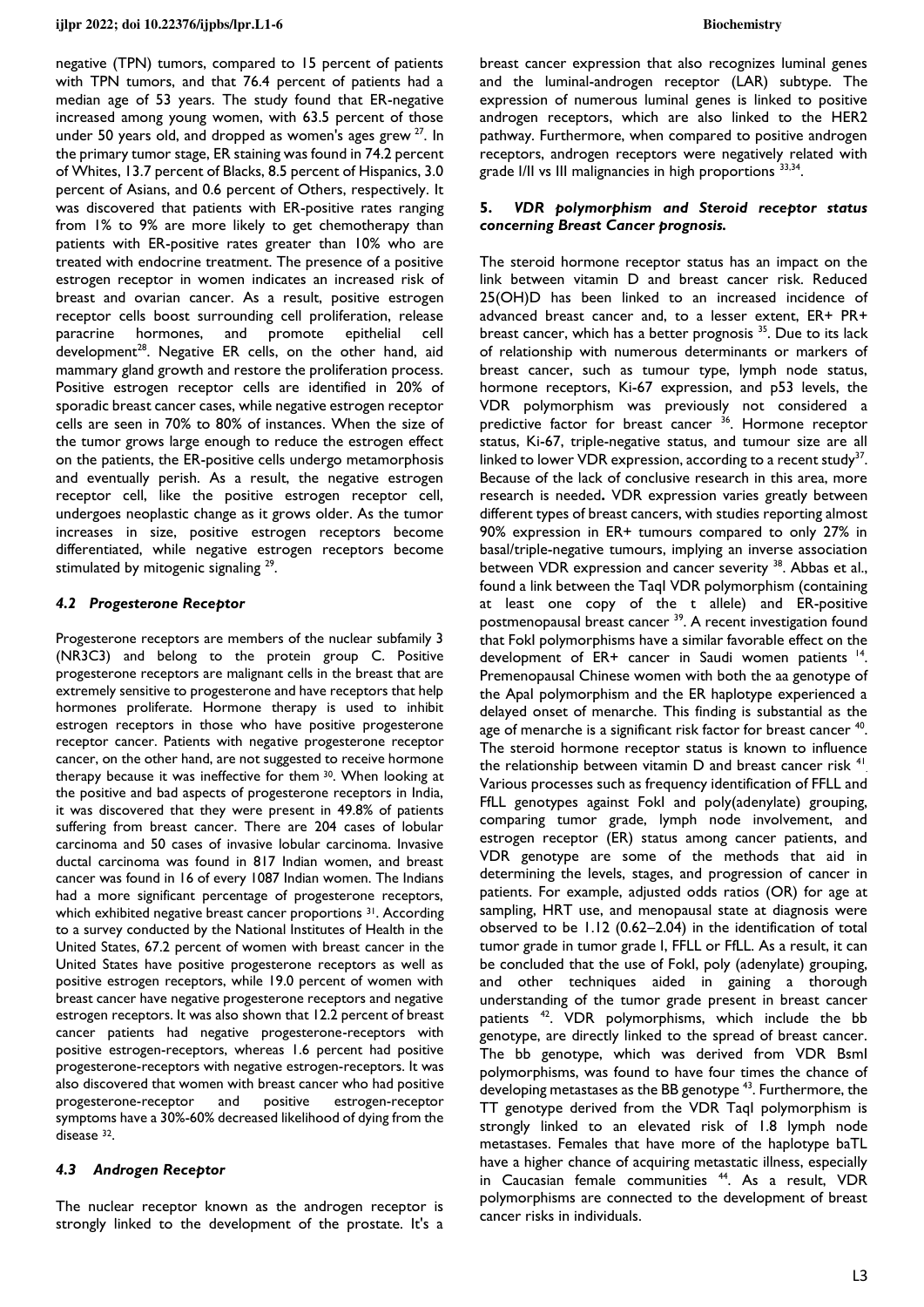**ijlpr 2022; doi 10.22376/ijpbs/lpr.L1-6 Biochemistry** 

## **6.** *Heterogeneity in VDR expression concerning Steroid receptors status*

The effects of vitamin D endocrine signaling on distinct cell types in mammary tissues are poorly understood. Breast cancer is a diverse illness that develops from a variety of mammary epithelial cell types<sup>45</sup>. The inner luminal layer and outer basal layer of myoepithelial cells make up the mammary epithelium. A recent genome-wide transcriptome research in human tissues found that CYP24A1 is expressed differently in luminal progenitor cells, suggesting that the vitamin D pathway may play a role in mammary cell lineage development <sup>46</sup>. In normal human breast tissues, major steroid receptors VDR, ER, and AR revealed differential expression between luminal and basal cell types. VDR expression, which is commonly coupled with ER and/or AR, was observed during particular stages of luminal cell differentiation and suppression during other stages, according to Santagata et al.<sup>47</sup>. In some cases of breast cancer, variations in VDR expression may lead to unresponsiveness or resistance to vitamin D supplementation. Additionally, epigenetic alterations in VDR and CYP24A1 have been linked to vitamin D resistance <sup>48</sup>. Individuals with malignancies that are positive for ER, VDR, and AR all have a better prognosis <sup>49.</sup> These findings highlight the need of assessing VDR polymorphisms and steroid receptor status in breast cancer samples at the same time  $50,51$ .

## **7. CONCLUSIONS**

VDR gene polymorphism is a highly effective indicator for predicting and assessing the beginning and progression of

## **10. REFERENCES**

- 1. Alkabban FM, Ferguson T. Breast cancer. StatPearls [Internet]. Updated 2021 Aug 7:2021 Jan-.
- 2. Singh PG, Basalingappa KM, Ts G, Mp NR, Rajashekara S P, Bv S. Awareness of Breast cancer and current perspectives: an overview. Int | Pharma Bio Sci. 2021;12(2) (Apr-Jun):54-9. [10.22376/ijpbs.2021.12.2.b54-59.](https://doi.org/10.22376/ijpbs.2021.12.2.b54-59)
- 3. Liu Z, Delavan B, Roberts R, Tong W. Lessons learned from two decades of anticancer drugs. Trends Pharmacol Sci. 2017;38(10):852-72. doi: [10.1016/j.tips.2017.06.005,](https://doi.org/10.1016/j.tips.2017.06.005) PMID [28709554.](https://www.ncbi.nlm.nih.gov/pubmed/28709554)
- 4. Brunetti A, Manfioletti G. Editorial: Hormone receptors and breast cancer. Front Endocrinol. 2019;10:205. doi: [10.3389/fendo.2019.00205,](https://doi.org/10.3389/fendo.2019.00205) PMID [31001204.](https://www.ncbi.nlm.nih.gov/pubmed/31001204)
- 5. Nelson HD, Zakher B, Cantor A, Fu R, Griffin J, O'Meara ES, Buist DS, Kerlikowske K, van Ravesteyn NT, Trentham-Dietz A, Mandelblatt JS, Miglioretti DL. Risk factors for breast cancer for women aged 40 to 49 years: a systematic review and metaanalysis. Ann Intern Med. 2012;156(9):635-48. doi: [10.7326/0003-4819-156-9-201205010-00006,](https://doi.org/10.7326/0003-4819-156-9-201205010-00006) PMID [22547473.](https://www.ncbi.nlm.nih.gov/pubmed/22547473)
- 6. Bauer SR, Hankinson SE, Bertone-Johnson ER, Ding EL. Plasma vitamin D levels, menopause, and risk of breast cancer: dose–response meta-analysis of prospective studies. Medicine. 2013;92(3):123-31. doi: [10.1097/MD.0b013e3182943bc2,](https://doi.org/10.1097/MD.0b013e3182943bc2) PMID [23625163.](https://www.ncbi.nlm.nih.gov/pubmed/23625163)
- 7. Goodwin PJ, Ennis M, Pritchard KI, Koo J, Hood N. Prognostic effects of 25- hydroxyvitamin D levels in

breast cancer when taken collectively. Further research on the link between VDR genetic polymorphisms and breast cancer incidence in patients who are classified based on their steroid receptor (ER, PR, and AR) status is required. This will allow researchers to explore the relationship between VDR and the molecular subtypes of breast cancer, which will aid in the development of more tailored therapies for patients. In this review article more has been added related to breast cancer, prognosis, and diagnosis which will help the clinicians to establish new treatment protocols in systematically managing the diseases. Further studies are needed for eradicating the diseases by targeting the gene at the protein level in the human body system, in order to improve the health index of our woman gender. Therapeutic approaches are needed for best treatment protocols and will curtain fewer surgical procedures.

## **8. AUTHOR'S CONTRIBUTION STATEMENT**

Ashok Kumar Dogra, conceptualized, prepared the original draft, reviewed, edit the draft, and designed the study; Dr. Pranav Prakash curated data; Dr. Sanjay Gupta, discussed methodology; Dr. Meenu Gupta, review the draft; Dr. Archana Prakash, analyzed and revised the draft; Haamid Bashir, provided valuable inputs towards designing the manuscript. All authors approved, read, and approved the final version of the manuscript.

## **9. CONFLICT OF INTEREST**

Conflict of interest declared none

early breast cancer. | Clin Oncol. 2009;27(23):3757-63. doi: [10.1200/JCO.2008.20.0725,](https://doi.org/10.1200/JCO.2008.20.0725) PMID [19451439.](https://www.ncbi.nlm.nih.gov/pubmed/19451439)

- 8. de La Puente-Yagüe M, Cuadrado-Cenzual MA, Ciudad-Cabañas MJ, Hernández-Cabria M, Collado-Yurrita L. Vitamin D: And its role in breast cancer. Kaohsiung J Med Sci. 2018;34(8):423-7. doi: [10.1016/j.kjms.2018.03.004,](https://doi.org/10.1016/j.kjms.2018.03.004) PMID [30041759.](https://www.ncbi.nlm.nih.gov/pubmed/30041759)
- 9. Wang Y, Zhu J, DeLuca HF. Where is the vitamin D receptor? Arch Biochem Biophys. 2012;523(1):123- 33. doi: [10.1016/j.abb.2012.04.001,](https://doi.org/10.1016/j.abb.2012.04.001) PMID [22503810.](https://www.ncbi.nlm.nih.gov/pubmed/22503810)
- 10. Anderson LN, Cotterchio M, Cole DE, Knight JA. Vitamin D-related genetic variants, interactions with vitamin D exposure, and breast cancer risk among Caucasian women in Ontario. Cancer Epidemiol Biomarkers Prev. 2011;20(8):1708-17. doi: [10.1158/1055-9965.EPI-11-0300,](https://doi.org/10.1158/1055-9965.EPI-11-0300) PMID [21693626.](https://www.ncbi.nlm.nih.gov/pubmed/21693626)
- 11. McCullough ML, Bostick RM, Mayo TL. Vitamin D gene pathway polymorphisms and risk of colorectal, breast, and prostate cancer. Annu Rev Nutr. 2009;29:111-32. doi: [10.1146/annurev-nutr-080508-](https://doi.org/10.1146/annurev-nutr-080508-141248) [141248,](https://doi.org/10.1146/annurev-nutr-080508-141248) PMID [19400699.](https://www.ncbi.nlm.nih.gov/pubmed/19400699)
- 12. Köstner K, Denzer N, Müller CS, Klein R, Tilgen W, Reichrath J. The relevance of vitamin D receptor (VDR) gene polymorphisms for cancer: a review of the literature. Anticancer Res. 2009;29(9):3511-36. PMID [19667145.](https://www.ncbi.nlm.nih.gov/pubmed/19667145)
- 13. Yao S, Zirpoli G, Bovbjerg DH, Jandorf L, Hong CC, Zhao H, Sucheston LE, Tang L, Roberts M, Ciupak G, Davis W, Hwang H, Johnson CS, Trump DL, McCann SE, Ademuyiwa F, Pawlish KS, Bandera EV, Ambrosone CB. Variants in the vitamin D pathway,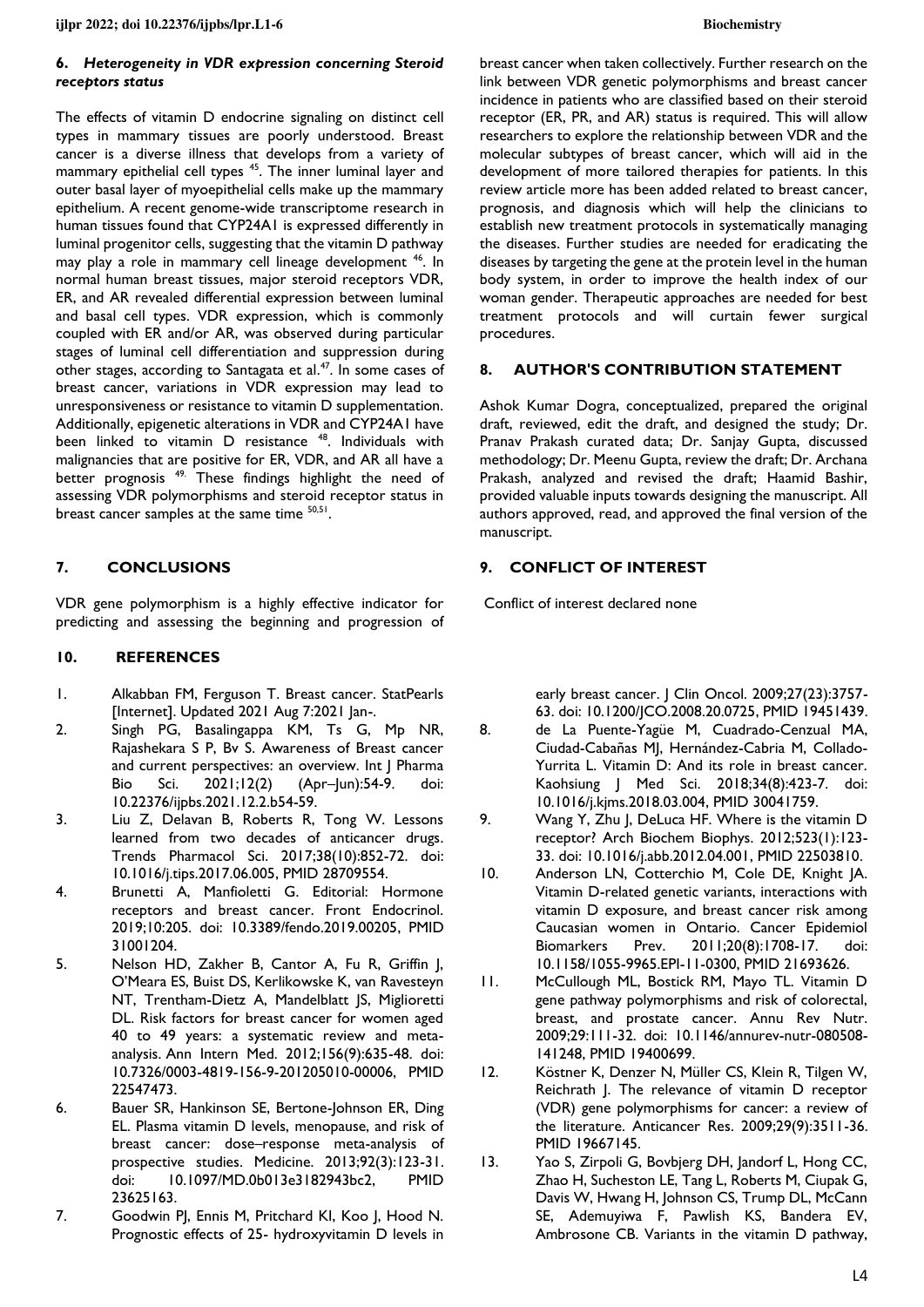serum levels of vitamin D, and estrogen receptor negative breast cancer among African-American women: a case-control study. Breast Cancer Res. 2012 Apr 4;14(2):R58. doi: [10.1186/bcr3162,](https://doi.org/10.1186/bcr3162) PMID [22480149,](http://www.ncbi.nlm.nih.gov/pubmed/22480149) PMCID [PMC3446393.](https://www.ncbi.nlm.nih.gov/pmc/articles/PMC3446393)

- 14. Nemenqani DM, Karam RA, Amer MG, Abd El Rahman TM. Vitamin D receptor gene polymorphisms and steroid receptor status among Saudi women with breast cancer. Gene. 2015 Mar 10;558(2):215-9. doi: [10.1016/j.gene.2014.12.065,](https://doi.org/10.1016/j.gene.2014.12.065) PMID [25560187.](https://www.ncbi.nlm.nih.gov/pubmed/25560187)
- 15. Aristarco V, Johansson H, Gandini S, Macis D, Zanzottera C, Tolva G, Feroce I, Accornero C, Bonanni B, Guerrieri-Gonzaga A, Serrano D. Association of Vitamin D Receptor and Vitamin D-Binding Protein Polymorphisms with Familial Breast cancer prognosis in a mono-institutional cohort. Nutrients. 2021 Apr 6;13(4):1208. doi: [10.3390/nu13041208,](https://doi.org/10.3390/nu13041208) PMID [33917614,](http://www.ncbi.nlm.nih.gov/pubmed/33917614) PMCID [PMC8067530.](https://www.ncbi.nlm.nih.gov/pmc/articles/PMC8067530)
- 16. Welsh J. Vitamin D metabolism in mammary gland and breast cancer. Mol Cell Endocrinol. 2011;347(1- 2):55-60. doi: [10.1016/j.mce.2011.05.020,](https://doi.org/10.1016/j.mce.2011.05.020) PMID [21669251.](https://www.ncbi.nlm.nih.gov/pubmed/21669251)
- 17. Hemida MA, AbdElmoneim NA, Hewala TI, Rashad MM, Abdaallah S. Vitamin D Receptor in Breast Cancer Tissues and Its Relation to Estrogen Receptor Alpha (ER-α) Gene Expression and Serum 25 hydroxyvitamin D Levels in Egyptian Breast Cancer Patients: A Case-control Study. Clin Breast Cancer. 2019;19(3):e407-14. doi: [10.1016/j.clbc.2018.12.019,](https://doi.org/10.1016/j.clbc.2018.12.019) PMID [30833174.](https://www.ncbi.nlm.nih.gov/pubmed/30833174)
- 18. Heublein S, Mayr D, Meindl A, Kircher A, Jeschke U, Ditsch N. Vitamin D receptor, retinoid X receptor and peroxisome proliferator-activated receptor gamma are overexpressed in BRCA1 mutated breast cancer and predict prognosis. J Exp Clin Cancer Res. 2017;36(1):57. doi: [10.1186/s13046-017-0517-1,](https://doi.org/10.1186/s13046-017-0517-1) PMID [28427429.](https://www.ncbi.nlm.nih.gov/pubmed/28427429)
- 19. Huss L, Butt ST, Borgquist S, Elebro K, Sandsveden M, Rosendahl A, Manjer J. Vitamin D receptor expression in invasive breast tumors and breast cancer survival. Breast Cancer Res. 2019;21(1):84. doi: [10.1186/s13058-019-1169-1,](https://doi.org/10.1186/s13058-019-1169-1) PMID [31358030.](https://www.ncbi.nlm.nih.gov/pubmed/31358030)
- 20. Soljic M, Mrklic I, Tomic S, Omrcen T, Sutalo N, Bevanda M, Vrdoljak E. Prognostic value of vitamin D receptor and insulin-like growth factor receptor 1 expression in triple-negative breast cancer. | Clin Pathol. 2018;71(1):34-9. doi: [10.1136/jclinpath-2016-](https://doi.org/10.1136/jclinpath-2016-204222) [204222,](https://doi.org/10.1136/jclinpath-2016-204222) PMID [28663327.](https://www.ncbi.nlm.nih.gov/pubmed/28663327)
- 21. Rose AA, Elser C, Ennis M, Goodwin PJ. Blood levels of vitamin D and early stage breast cancer prognosis: systematic review and meta-analysis. Breast Cancer Res Treat. 2013;141(3):331-9. doi: [10.1007/s10549-](https://doi.org/10.1007/s10549-013-2713-9) [013-2713-9,](https://doi.org/10.1007/s10549-013-2713-9) PMID [24104883.](https://www.ncbi.nlm.nih.gov/pubmed/24104883)
- 22. Dizdar O, Harputluoglu H, Altundag K. Vitamin D intake and breast cancer risk in postmenopausal women. Arch Intern Med. 2007;167(22):2532; author reply 2532. doi: [10.1001/archinte.167.22.2532-a.](https://doi.org/10.1001/archinte.167.22.2532-a) PMID [18071186.](https://www.ncbi.nlm.nih.gov/pubmed/18071186)
- 23. Murray A, Madden SF, Synnott NC, Klinger R, O'Connor D, O'Donovan N, Gallagher W, Crown J, Duffy MJ. Vitamin D receptor as a target for breast cancer therapy. Endocr Relat Cancer. 2017;24(4):181-95. doi: [10.1530/ERC-16-0463,](https://doi.org/10.1530/ERC-16-0463) PMID [28213567.](https://www.ncbi.nlm.nih.gov/pubmed/28213567)
- 24. West DC, Pan D, Tonsing-Carter EY, Hernandez KM, Pierce CF, Styke SC, Bowie KR, Garcia TI, Kocherginsky M, Conzen SD. GR and ER Coactivation alters the expression of differentiation genes and associates with improved ER+ breast Cancer outcome. Mol Cancer Res. 2016;14(8):707- 19. doi: [10.1158/1541-7786.MCR-15-0433,](https://doi.org/10.1158/1541-7786.MCR-15-0433) PMID [27141101.](https://www.ncbi.nlm.nih.gov/pubmed/27141101)
- 25. Piperigkou Z, Karamanos NK. Estrogen receptormediated targeting of the extracellular matrix network in cancer. Semin Cancer Biol. 2020;62:116- 24. doi: [10.1016/j.semcancer.2019.07.006,](https://doi.org/10.1016/j.semcancer.2019.07.006) PMID [31310807.](https://www.ncbi.nlm.nih.gov/pubmed/31310807)
- 26. Manjunath S, Prabhu JS, Kaluve R, Correa M, Sridhar TS. Estrogen receptor negative breast cancer in India: do we really have higher burden of this subtype? Indian J Surg Oncol. 2011 Jun 1;2(2):122-5. doi: [10.1007/s13193-011-0072-8,](https://doi.org/10.1007/s13193-011-0072-8) PMID [22693404.](https://www.ncbi.nlm.nih.gov/pubmed/22693404)
- 27. McKay JD, McCullough ML, Ziegler RG, Kraft P, Saltzman BS, Riboli E, Barricarte A, Berg CD, Bergland G, Bingham S, Brustad M, Bueno-de-Mesquita HB, Burdette L, Buring J, Calle EE, Chanock SJ, Clavel-Chapelon F, Cox DG, Dossus L, Feigelson HS, Haiman CA, Hankinson SE, Hoover RN, Hunter DJ, Husing A, Kaaks R, Kolonel LN, Le Marchand L, Linseisen J, McCarty CA, Overvad K, Panico S, Purdue MP, Stram DO, Stevens VL, Trichopoulos D, Willett WC, Yuenger J, Thun MJ. Vitamin D receptor polymorphisms and breast cancer risk: results from the National Cancer Institute Breast and Prostate Cancer Cohort Consortium. Cancer Epidemiol Biomarkers Prev. 2009 Jan 1;18(1):297-305. doi: [10.1158/1055-9965.EPI-08-0539,](https://doi.org/10.1158/1055-9965.EPI-08-0539) PMID [19124512.](https://www.ncbi.nlm.nih.gov/pubmed/19124512)
- 28. 28. Hodgkinson K, Forrest LA, Vuong N, Garson K, Djordjevic B, Vanderhyden BC. GREB1 is an estrogen receptor-regulated tumour promoter that is frequently expressed in ovarian cancer. Oncogene. 2018;37(44):5873-86. doi[: 10.1038/s41388-018-0377](https://doi.org/10.1038/s41388-018-0377-y) [y,](https://doi.org/10.1038/s41388-018-0377-y) PMID [29973689.](https://www.ncbi.nlm.nih.gov/pubmed/29973689)
- 29. Miedel MT, Gavlock DC, Jia S, Gough A, Taylor DL, Stern AM. Modeling the Effect of the Metastatic Microenvironment on Phenotypes Conferred by Estrogen Receptor Mutations Using a Human Liver Microphysiological System. Sci Rep. 2019;9(1):8341. doi: [10.1038/s41598-019-44756-5.](https://doi.org/10.1038/s41598-019-44756-5) PMID [31171849.](https://www.ncbi.nlm.nih.gov/pubmed/31171849)
- 30. Beato M, Klug J. Steroid hormone receptors: an update. Hum Reprod Update. 2000 May 1;6(3):225- 36. doi: [10.1093/humupd/6.3.225,](https://doi.org/10.1093/humupd/6.3.225) PMID [10874567.](https://www.ncbi.nlm.nih.gov/pubmed/10874567)
- 31. Chatterjee K, Bhaumik G, Chattopadhyay B. Estrogen receptor and progesterone receptor status of breast cancer patients of eastern India: A multi-institutional study. South Asian | Cancer. 2018;7(1):5-6. doi: [10.4103/sajc.sajc\\_60\\_17,](https://doi.org/10.4103/sajc.sajc_60_17) PMID [29600223.](https://www.ncbi.nlm.nih.gov/pubmed/29600223)
- 32. Linden HM, Peterson LM, Fowler AM. Clinical potential of estrogen and progesterone receptor imaging. PET Clin. 2018;13(3):415-22. doi: [10.1016/j.cpet.2018.02.005,](https://doi.org/10.1016/j.cpet.2018.02.005) PMID [30100079.](https://www.ncbi.nlm.nih.gov/pubmed/30100079)
- 33. Vidula N, Yau C, Wolf D, Rugo HS. Androgen receptor gene expression in primary breast cancer. npj Breast Cancer. 2019;5(1):47. doi: [10.1038/s41523-019-0142-6,](https://doi.org/10.1038/s41523-019-0142-6) PMID [31840050.](https://www.ncbi.nlm.nih.gov/pubmed/31840050)
- 34. Giovannelli P, Di Donato M, Galasso G, Di Zazzo E, Bilancio A, Migliaccio A. The androgen receptor in breast cancer. Front Endocrinol (Lausanne). 2018;9:492. doi: [10.3389/fendo.2018.00492,](https://doi.org/10.3389/fendo.2018.00492) PMID [30210453.](https://www.ncbi.nlm.nih.gov/pubmed/30210453)